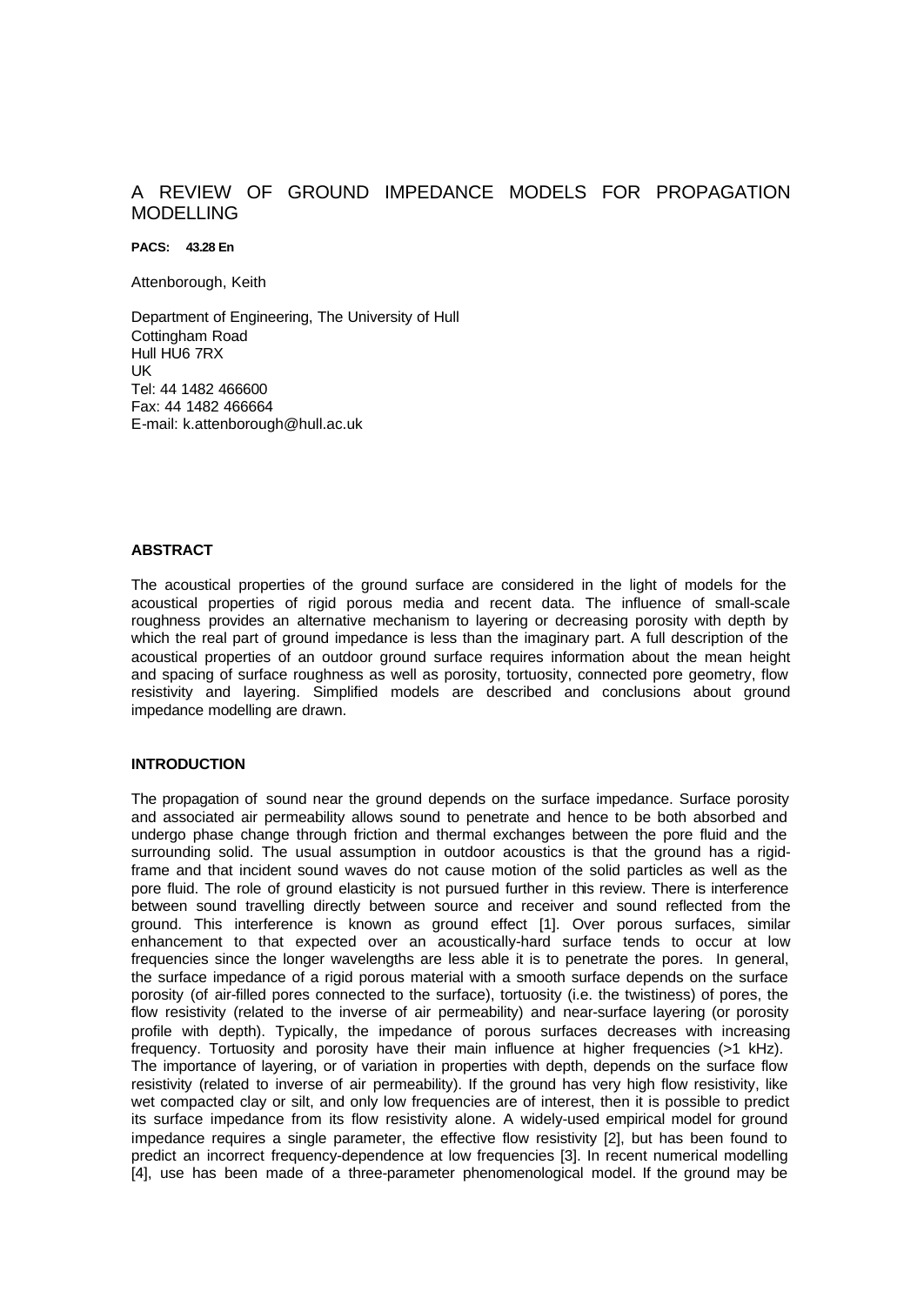treated as homogeneous or semi-infinite then, strictly, only an expression for characteristic impedance  $\mathcal{Z}_c$ ) is needed. However, if a near-surface layer influences sound reflection, then an expression for propagation constant  $(k)$  in the layer is needed together with the surface layer thickness. Near-grazing propagation of sound depends also on the surface roughness. Roughness that has characteristic dimensions less than the wavelengths of interest is known to influence the effective impedance of the surface. Surface roughness results in incoherent scattering also. This becomes increasingly important as the mean roughness size increases compared with the incident wavelengths. At ranges of several km, the high-frequency behaviour of ground impedance is of little consequence. It is likely that the ground type will change as a function of range. In some situations an 'area-average' will be the most relevant value. The standard 'template' method for deducing ground impedance relies on fitting short-range measurements of excess attenuation or level difference spectra [5]. Extrapolation to frequencies outside the range of the measurement will depend on the accuracy of the model used.

This paper reviews several impedance models and roughness-induced effective impedance and offers conclusions and recommendations for ground impedance representation in outdoor propagation modelling.

#### **IMPEDANCE MODELS**

Semi-empirical model A model for the propagation constant (*k*) and characteristic impedance relative to air  $\mathbb{Z}_c$ ) of a semi-infinite rigid porous layer developed on the basis of semi-empirical considerations and involving many measurements on fibrous materials [2] has been used widely for modelling the impedance of outdoor ground surfaces. It may be written

$$
k = \left(\frac{w}{c_f}\right) \left[1 + 0.0978X^{-0.700} + i0.189X^{-0.595}\right]
$$
 (1a)  

$$
Z_c = 1 + 0.0571 X^{-0.754} + i0.087 X^{-0.732}
$$
 (1b),

where wis angular frequency,  $X = \bm{r}_f f\big/\Omega R_{_S}$  = f/ $R_{\text{eff}}$ ;  $\bm{r}_f$  is fluid density (kg m<sup>-3</sup>) (assumed to be unity), *f* is frequency (Hz), Ω is porosity, Rs is flow resistivity (Pa s m<sup>−</sup><sup>2</sup> ) and *Reff* is an effective flow resistivity (Pa s m<sup>-2</sup>). Time dependence  $e^{-i\omega t}$  is understood.

#### Phenomenological models

The phenomenological model for a rigid-porous medium [6] may be expressed

$$
k = \sqrt{\mathbf{g}} \frac{\mathbf{w}}{c_f} \sqrt{T + \frac{iR_s \Omega}{\mathbf{w}r_f}}
$$
 (2a),  

$$
Z_c = \frac{1}{\Omega \sqrt{\mathbf{g}}} \sqrt{T + \frac{iR_s \Omega}{\mathbf{w}r_f}}
$$
 (2b)

where *T* is tortuosity. The phenomenological model ignores the frequency dependence of the bulk modulus of air in the pores resulting from thermal exchange between air and solid. Equations can be written either assuming adiabatic or isothermal conditions for wave propagation within the porous medium. Equations (2a) and (2b) are based on the isothermal assumption. They can be deduced directly as low frequency/high flow resistivity approximations of the Biot/Stinson/Champoux microstructural model [7]. The adiabatic assumption leads to an expression for impedance that is a factor of  $\sqrt{g}$  greater than that given by (2b) and gives improved agreement with data at high frquencies. Hamet [8] has used a modified form of this model that takes account of frequency-dependent heat transfer effects to predict the acoustical properties of porous asphalt. His model may be written

$$
Z_c = \left(\frac{1}{\Omega}\right)\left(\frac{T}{g}\right)^{\frac{1}{2}} \left\{1 + \frac{g-1}{g}\left(\frac{1}{F_0}\right)^{\frac{1}{2}}\right\} F_m^{\frac{1}{2}}, \ k = gWk_0Z_c \tag{3a}
$$

$$
F_m = 1 + i \mathbf{W}_m / \mathbf{W}, \ F_0 = 1 + i \mathbf{W}_0 / \mathbf{W}, \ \mathbf{W}_m = (R_s / \mathbf{r}_0)(\mathbf{W} \mathbf{T}), \ \mathbf{W}_0 = \mathbf{W}_m (\mathbf{T} / N_{PR}). \tag{3b}
$$

where *N<sub>PR</sub>* is the Prandtl number for air. The phenomenological models are three-parameter models.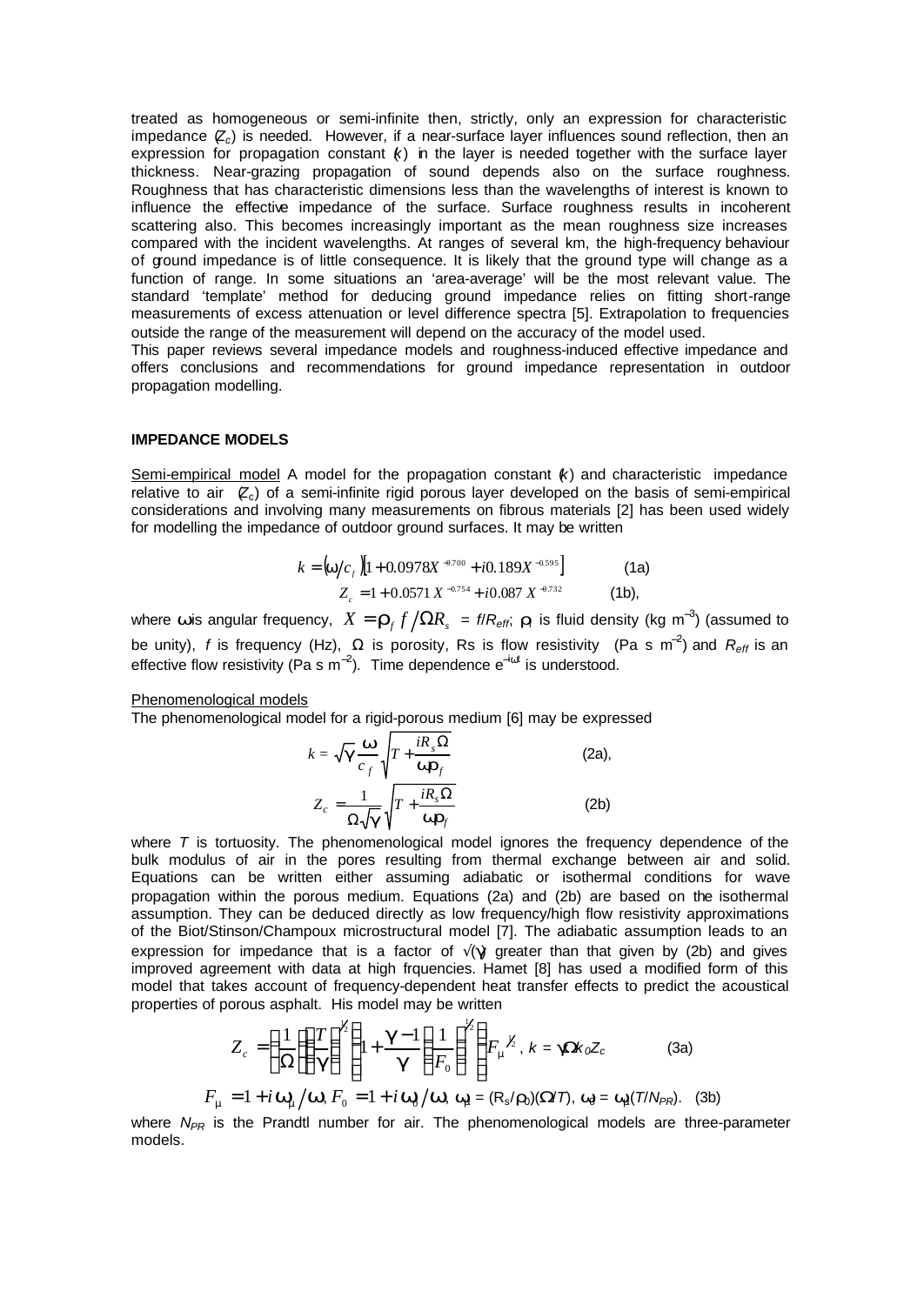Microstructural models and their approximations The acoustical properties of a rigid porous medium with porosity *W* and tortuosity *T* containing slit-like pores may be expressed [7]:-

$$
k = \mathbf{w} \text{Tr}(\mathbf{Q}) C(\mathbf{Q}) \text{tr}(\mathbf{S}) \qquad (4a)
$$
\n
$$
Z_C = (r_f c_f)^{-1} [(\mathbf{T}/\mathbf{W}^2) \mathbf{r}(\mathbf{I}) / C(\mathbf{I})]^{0.5} \qquad (4b)
$$
\n
$$
\mathbf{r}(\mathbf{I}) = (\mathbf{T}/\mathbf{W}) \mathbf{r} \text{tr}[\mathbf{I} - \tanh(\mathbf{I}) / (\mathbf{I}) / (\mathbf{I})]^{-1} \qquad (4c)
$$
\n
$$
C(\mathbf{W}) = (\mathbf{g}^D \text{tr}(\mathbf{I})^{-1} [\mathbf{g} - (\mathbf{g} - 1) \text{tr}(\lambda / (\mathbf{N}_P \text{tr}))] \qquad (4d)
$$
\n
$$
\text{tr}(\lambda) = 1 - \tanh(\lambda \sqrt{-1}) / (\lambda \sqrt{-1}) \qquad (4e)
$$
\n
$$
\mathbf{I} = \left(\frac{3\mathbf{r}_f \mathbf{w} \mathbf{T}}{\Omega \text{R}_S}\right)^{\frac{1}{2}} \qquad (4f)
$$

where  $(gP_0)^{-1} = (r_f c_f^2)^{-1}$ .

Since these only use hyperbolic functions, they are eminently suitable for rapid computation without approximation. Nevertheless equations 4a and 4b may be approximated to give

$$
k = \sqrt{\mathbf{g}} \frac{\mathbf{w}}{c_f} \sqrt{\left[ \left( \frac{6}{5} - \frac{(\mathbf{g} - 1)}{\mathbf{g}} N_{PR} \right) \mathbf{r} + i \frac{4R_{\text{eff}}}{\mathbf{w} \mathbf{r}_f} \right]}
$$
(5a)  

$$
Z_c = \left[ \frac{\frac{6}{5} T \mathbf{r}_f + i \frac{4R_{\text{eff}}}{\mathbf{w}}}{\Omega k} \right] \frac{\mathbf{w}}{\mathbf{r}_f c_f}
$$
(5b).

where effective flow resistivity *Reff* = *WR<sup>s</sup>* /4. This represents a three-parameter approximation applicable to a medium containing pores of arbitrary shape. A further approximation for high flow resistivity and low frequency, gives [9,10]

$$
Z_c = \frac{1}{2\sqrt{pqr_f}}\left(1+i\right)\sqrt{\frac{R_s}{\Omega f}}
$$
 (6).

This may be regarded as a single parameter model for the surface impedance of a homogeneous semi-infinite rigid-porous medium with high flow resistivity, (and/or at low frequency), where the single parameter is effective flow resistivity  $(R_s/Ω)$ . It predicts surface impedances in which real, *R*, and imaginary, *X*, parts are equal and decrease as the square root of frequency.

For a medium consisting of identical pores of arbitrary shape, equation (4c) may be written:-

$$
\mathbf{r}(\mathbf{w}) = (T\mathbf{r}_0/\Omega)[1 + F(\mathbf{e})/(T\mathbf{e}^2)] \quad \text{(7a)}
$$

where  $e = I\sqrt{(-i)}$  and  $F(e)$  is the viscosity correction function. This format has been used in modelling acoustical properties of a medium containing pores of identical shape but with a lognormal distribution of pore sizes [11,12]. Low- and high-frequency asymptotes for the viscosity correction function may be expressed as

and 
$$
F(\mathbf{e}) = 1 + \mathbf{q}_1 \mathbf{e}^2 + O(\mathbf{e}^4) \quad \mathbf{e} \to 0 \quad (7b)
$$

$$
F(\mathbf{e}) = \mathbf{q}_2 \mathbf{e} + O(1), \quad \mathbf{e} \to \infty . \quad (7c)
$$

Hence, a Padé approximation for the viscosity correction function in a medium with a log-normal pore size distribution has been proposed in the form

$$
F(\mathbf{e}) = \frac{1 + a_1 \mathbf{e} + a_2 \mathbf{e}^2}{1 + b_1 \mathbf{e}} \qquad (7d)
$$

where  $a_1 = q_1/q_2$ ,  $a_2 = q_1$  and  $b_1 = a_1$ . Values of these coefficients have been determined analytically only for certain pore shapes. However it can be shown that, for a given flow resistivity, the influence of pore shape *per se* on impedance is relatively small. Other relevant modelling developments include the (two parameter) relaxation model [13] and a model for the acoustical properties of a medium consisting of spherical grains in terms of grain diameter and porosity [14].

Only relatively smooth outdoor ground surfaces of high flow resistivity (such that airborne sound does not penetrate beyond a depth of a centimetre or two) conform to models semi-infinite media. Many outdoor grounds have near-surface layers or porosity profiles that influence sound reflection and have surfaces with significant roughness.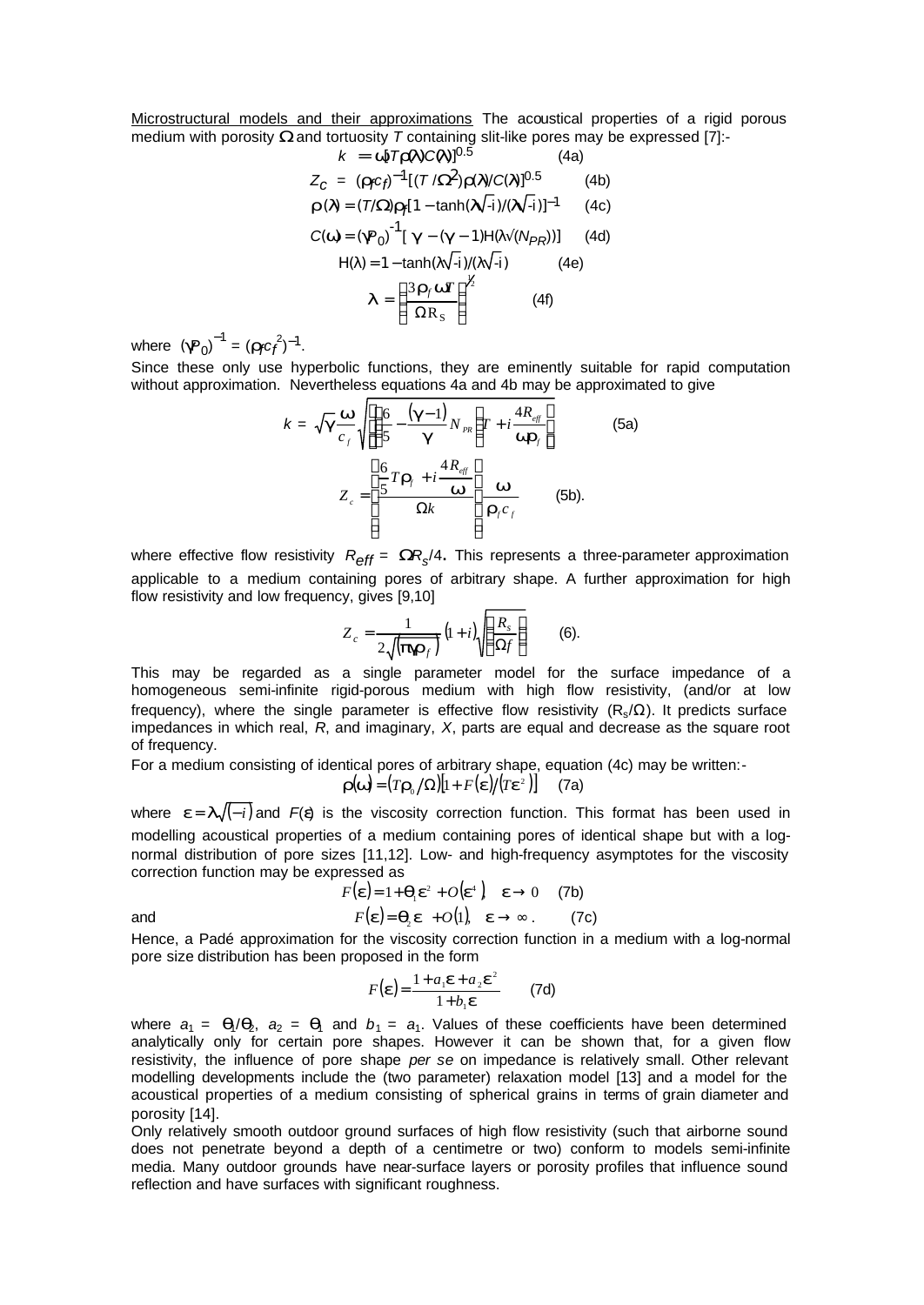Models including layers The impedance of a locally-reacting porous layer above an acousticallyhard surface is given by [9]

$$
Z(d) = Z_c \coth(ikd), \tag{8}
$$

where *d* is the layer thickness. For layered ground, such as mature forest floors, where the flow resistivity of the surface porous (litter) layer is low, and it lies above a porous substrate with finite impedance, a multi-layer model may be more suitable. A non-hard backed layer model may be deduced, from transmission line analysis, and is expressed by means of the following equation:-

$$
Z(d) = Z_1 \{ [Z_2 - iZ_1 \tan(kd)] / [Z_1 - iZ_2 \tan(kd)] \},
$$
 (9)

where  $Z_1$  and  $Z_2$  are the relative characteristic impedances of the upper porous layer and (semi-infinite) porous substrate, respectively, *k* is the propagation constant in the upper porous layer and *d* is the layer thickness. A two-parameter approximation for multi-layered ground or with a continuously (exponential) increasing porosity with depth [10,15] may be written generically in the form

$$
Z = a(1+i)\sqrt{\frac{R_e}{f}} + \frac{ib\mathbf{a}_e}{f},
$$
 (10)

where  $a = 1/\sqrt{\bm{pr}_f\bm{g}}$  ,  $b = c_f/8\bm{pg}$  and  $R_{\bm{\varrho}} = R_{\bm{S}}/4\bm{W}$ . For a non-hard backed thin layer,  $a<sub>e</sub> = 1/d<sub>e</sub>$  with  $d<sub>e</sub> = Wd$ . An approximation for the surface impedance of a high flow resistivity porous medium with the porosity *increasing* exponentially with depth is given by (10) with negative *a<sup>e</sup>* . If *a<sup>e</sup>* is negative then (10) predicts a resistance that exceeds the reactance at all frequencies.

Rough surface effects As remarked earlier, most outdoor ground surfaces exhibit small-scale roughness. Boss theories, borrowed from underwater acoustics, have been adapted to model the effect of surface roughness on ground impedance  $[16 - 18]$ . For sound incident at grazing angle *a* normal to 2D-roughness axes on a porous boundary, the effective admittance may be written

$$
\boldsymbol{b}^* = \frac{k_0^3 b V^2}{2} (1 - W)^2 \left[ 1 + \left( \frac{\boldsymbol{d}^2}{2} \right) \sin^2 \boldsymbol{a} \right] - ik_0 V \left[ \boldsymbol{d} \sin^2 \boldsymbol{a} - 1 + \boldsymbol{g} \Omega \right] + \boldsymbol{b}_s \tag{11}
$$

where  $k_0$  is the wavenumber in air, *b* is the mean centre-to-centre roughness spacing, *V* is the protruding cross-sectional area of roughness per unit length of imbedding plane, W is a randomness factor (=1 for periodic and 0 for random),  $\boldsymbol{d} = 2s_2/\boldsymbol{n}_2$ ,  $s_2 = \frac{1}{2}(1+K)$ 1  $\lambda_2 = \frac{1}{2}(1+K)$ , K depends on

roughness shape,  $\mathbf{n}_2 = 1 + \frac{2\mathbf{F}^T}{3b} s_2$  $1 + \frac{2\mathbf{p}V}{s} s$ *b*  $p_2 = 1 + \frac{2pV}{r^2} s_2$ , and  $p_3$  is the admittance of the smooth porous surface. A

useful approximation for the effective impedance of a rough porous surface is

$$
Z_r \approx Z_s - \left(\frac{\langle H \rangle R_s}{\mathbf{gr}_0 c_0} \right) \frac{2}{\mathbf{n}} - 1 \bigg), \tag{12}
$$

where  $\boldsymbol{u} = 1 + \frac{2}{3} \boldsymbol{p}'_1 H$ 3  $= 1 + \frac{2}{3}$  p $\langle H \rangle$  and  $\langle H \rangle$  is rms roughness height. The usefulness of this approximation

for frequencies less than 1000 Hz is indicated in Figure 1. This figure indicates also that, below 1000 Hz it is adequate to use the isothermal (3 parameter) phenomenological model to calculate  $Z<sub>s</sub>$ . It can be shown that such a model predicts relative magnitudes of real and imaginary parts of impedance similar to those predicted by equation (10).

#### **COMPARISONS WITH DATA**

Figure 2 compares impedance data obtained using an impulse method [19] and best-fit predictions using the semi-empirical model (equation (1)) and the slit pore model (equation (4)). The semi-empirical model predicts the wrong frequency-dependence at low frequencies. Figure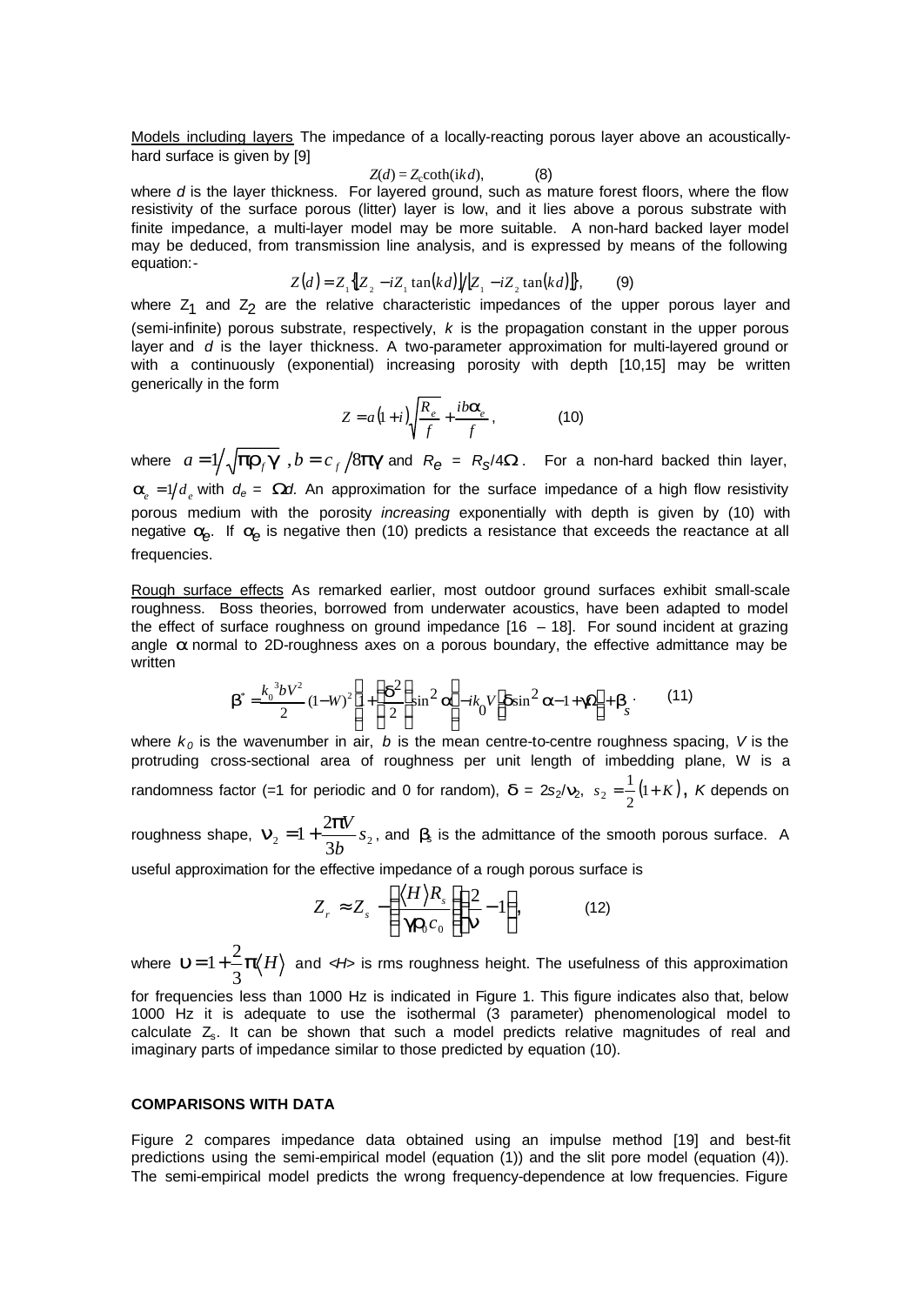3 compares impedance deduced from complex excess attenuation data obtained over established grass and predictions of the rough surface model (equation (12)) [18,20]. The model predicts the observed tendency of the data towards zero impedance at high frequencies. Elsewhere [18,21] it has been shown that the inclusion of roughness effects in the impedance model is able to explain data obtained over ground that has been roughened by farming processes.



Fig. 1.- Comparison between predictions of the complex relative surface impedance of a rough surface (flow resistivity 100 kPa s m<sup>2</sup>, porosity 0.4 and tortuosity 2.5, randomly-spaced semicylindrical roughness radius 0.04 m, mean spacing 0.16 m) and two approximations based on equation (12). Approximation 1 uses with the 'exact' smooth surface impedance for  $Z_s$ ; approximation 2 uses the isothermal phenomenological model for  $Z_s$ .



Fig. 2.- Measured relative surface impedance of a compacted soil (squares) and predictions using the semi-empirical model (broken lines) using effective flow resistivity 450 kPa s m<sup>-2</sup> and the slit pore model (equations (3)) for a semi-infinite medium with flow resistivity 250 kPa s m<sup>-2</sup>, porosity 0.5, tortuosity 2.

#### **CONCLUSIONS**

Template methods of ground impedance characterisation are now standard (e.g. [5]). However these rely on the accuracy of the impedance models on which the templates are based. The most reliable information about ground impedance is likely to be given by impedance deduction from measurement [21]. Current knowledge of the acoustical properties of rigid-framed porous surfaces suggests that a full description of ground impedance requires knowledge of porosity, flow resistivity, tortuosity, pore-size distribution, near-surface layering and surface roughness (characterised by mean height and spacing). This is unlikely to be practicable for most outdoor sound modelling. On the other hand there is considerable evidence that the semi-empirical